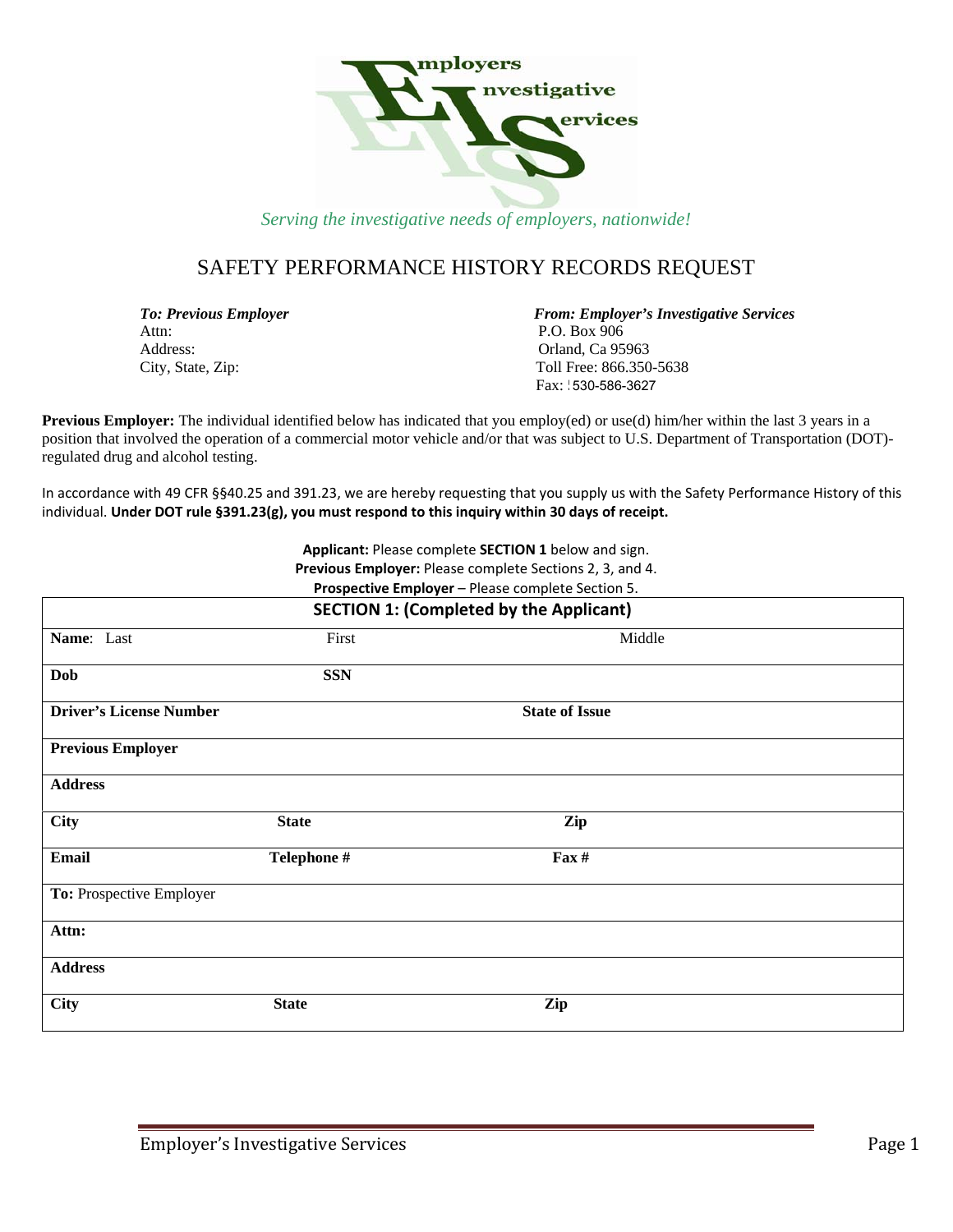

| Requested By                             |                   |                              |  |  |
|------------------------------------------|-------------------|------------------------------|--|--|
| <b>Employer's Investigative Services</b> |                   |                              |  |  |
| PO Box 906 Orland, Ca 95963              |                   |                              |  |  |
| Phone: 866-350-5638                      | Fax: 530-586-5638 | Email: results@eischecks.com |  |  |

I hereby authorize the above "Previous Employer" to release and forward the information requested in this document concerning my Alcohol and Controlled Substances Testing Records within the previous 3 years from: \_\_\_\_\_\_\_\_\_\_\_\_\_\_\_\_ , in compliance with §40.25(g) and 391.23(h), release of this information must be made in a written form that ensures confidentiality, such as fax, email or letter.

Applicant Signature:\_\_\_\_\_\_\_\_\_\_\_\_\_\_\_\_\_\_\_\_\_\_\_\_\_\_\_\_\_\_\_\_\_\_\_\_ Date:\_\_\_\_\_\_\_\_\_\_\_\_\_\_\_\_\_\_\_

| SECTION 2: - (Completed by Previous Employer) - Employment Verification |                                                                            |  |  |  |
|-------------------------------------------------------------------------|----------------------------------------------------------------------------|--|--|--|
| The applicant named above was employed or used by us:                   | $\overline{\text{No}}$                                                     |  |  |  |
| Employed as: (job title)                                                |                                                                            |  |  |  |
| Did he or she drive a motor vehicle for you?                            | $Yes$ No $No$                                                              |  |  |  |
| If yes, what type?                                                      | Straight Truck_<br>Tractor-Semi Trailer___________<br>Doubles/Triples_____ |  |  |  |
| Completed by:                                                           |                                                                            |  |  |  |
| Company:                                                                |                                                                            |  |  |  |
| Address:                                                                |                                                                            |  |  |  |
| City<br><b>State</b>                                                    | Zip                                                                        |  |  |  |
| Telephone #                                                             |                                                                            |  |  |  |

## **Signature of Requestor**: X \_\_\_\_\_\_\_\_\_\_\_\_\_\_\_\_\_\_\_\_\_\_\_\_\_\_\_\_\_\_\_\_\_\_\_\_\_\_\_\_\_\_\_\_\_\_\_

Check here if there is no safety performance history to report \_\_\_ Otherwise, complete the following sections before returning.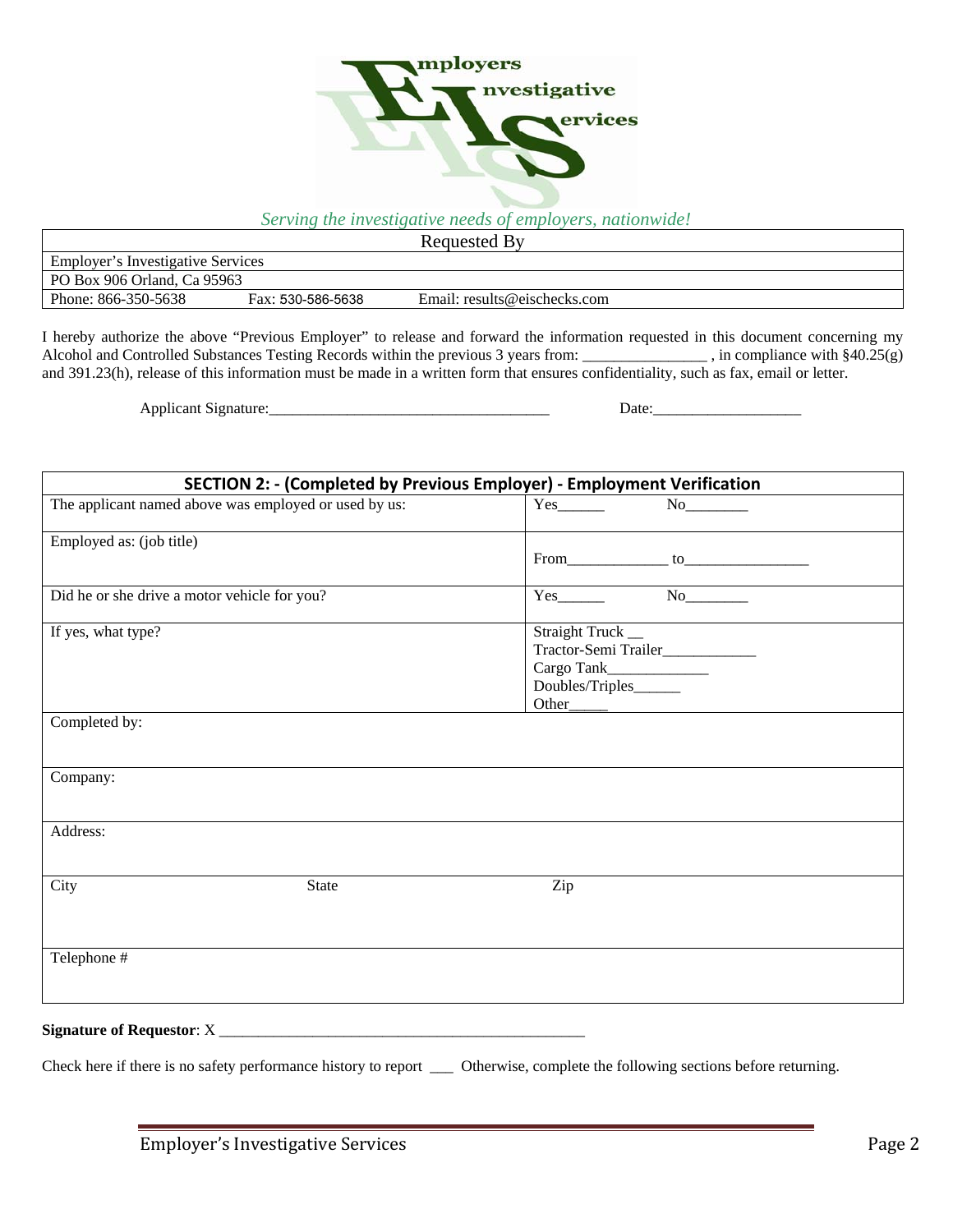

# **SECTION 3: ‐ (Completed by Previous Employer) ‐ Accident History** Complete the following for any accidents included on your accident register (§390.15(b)) that involved the applicant in the 3 years prior to the application date shown above or check here if there is no accident register data for this driver Date Location Number of Injuries Number of Fatalities Hazmat Spill 1. 2. 3. 4. Please provide information concerning any other commercial motor vehicle accidents involving the applicant that were reported to government agencies or insurers or retained under internal company policies:

### **SECTION 4: - (Completed by Previous Employer) – Drug and Alcohol History**

If applicant was not subject to DOT testing requirements under 49 CFR Part 40 while employed by you, please check here & return\_ Applicant was subject to DOT testing requirements from  $\Box$ 

In answering these questions, include any required DOT drug or alcohol testing information you obtained from other employers in the 3 years prior to the application date shown on this document.

|  | . |  |                                                                           |  |
|--|---|--|---------------------------------------------------------------------------|--|
|  |   |  | Within the past 3 years from the application date shown on this document: |  |

| $\alpha$ runn are past $\beta$ years from the application date shown on this document. |                                                                                                                                                                                                                                                                                                                                                                                                                                                                                                                                                                                                                                                                                                       |  |  |  |  |
|----------------------------------------------------------------------------------------|-------------------------------------------------------------------------------------------------------------------------------------------------------------------------------------------------------------------------------------------------------------------------------------------------------------------------------------------------------------------------------------------------------------------------------------------------------------------------------------------------------------------------------------------------------------------------------------------------------------------------------------------------------------------------------------------------------|--|--|--|--|
| NO –<br>YES                                                                            | 1. Has this person violated any of the drug and/or alcohol prohibitions under 49<br>CFR Part 40 or Subpart B of Part 382, including:<br>An alcohol test with a result of 0.04 or higher alcohol concentration.<br>$\bullet$<br>A controlled substances result of positive, adulterated, or substituted.<br>$\bullet$<br>A refusal to submit to a random, post-accident, reasonable-suspicion,<br>or follow-up controlled substances or alcohol test.<br>Alcohol use while performing or within 4 hours before performing<br>safety-sensitive functions.<br>Alcohol use after an accident, in violation of §382.303.<br>Controlled substances use while on duty, except as allowed under<br>\$382.213. |  |  |  |  |
| <b>YES</b><br>NO –<br>NA                                                               | 2. If this person violated a DOT drug and /or alcohol prohibition, did he/she fail<br>to begin or complete a rehabilitation program prescribed by a Substance Abuse<br>Professional (SAP)? If rehabilitation was required but you do not know if<br>he/she began or completed such a program, check here                                                                                                                                                                                                                                                                                                                                                                                              |  |  |  |  |